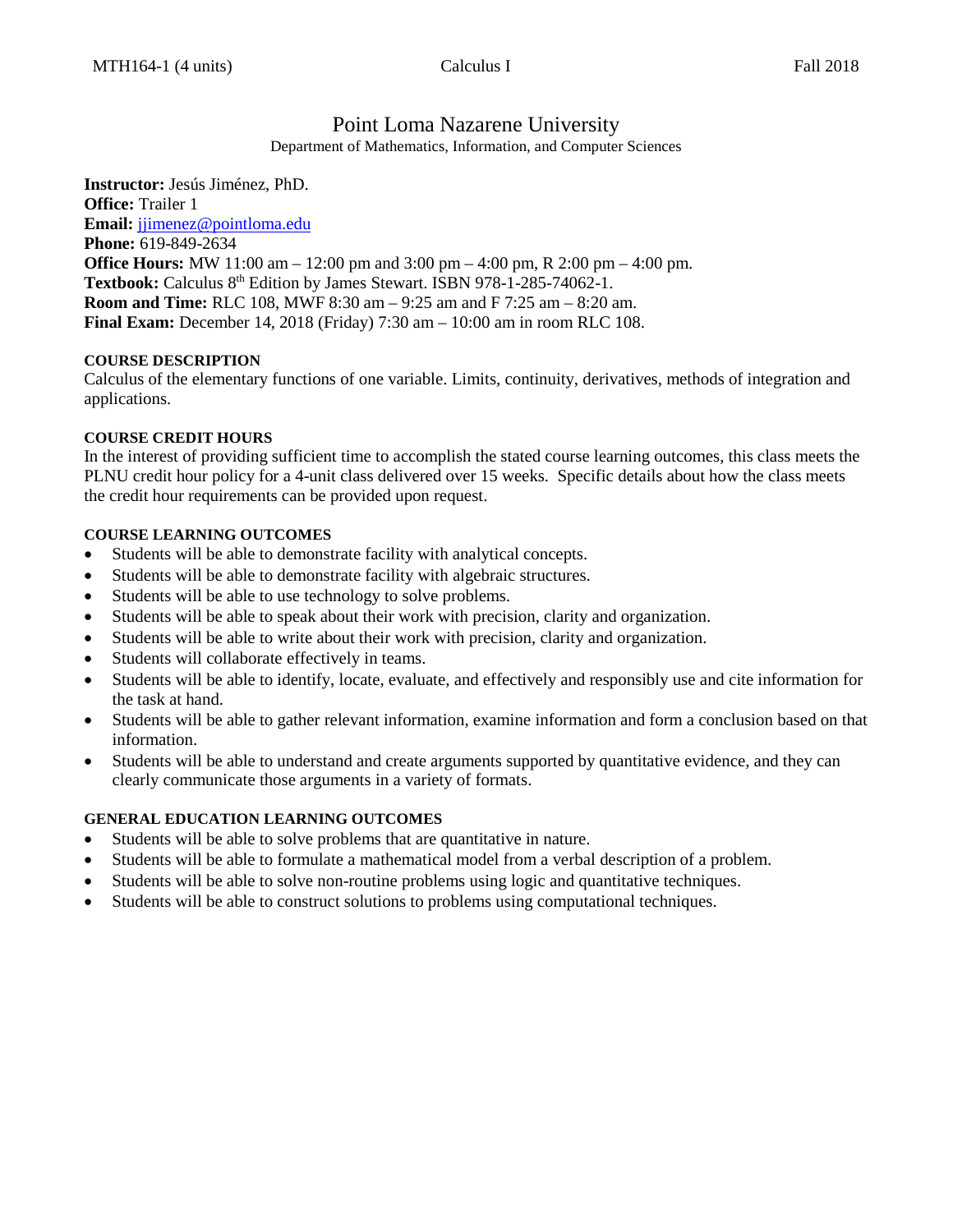**GENERAL EDUCATION STATEMENT**<br>PLNU provides a foundational course of study in the liberal arts informed by the life, death, and resurrection of Jesus Christ. In keeping with the Wesleyan tradition, the curriculum equips students with a broad range of knowledge and skills within and across disciplines to enrich major study, lifelong learning, and vocational service as Christ-like participants in the world's diverse societies and cultures.

This course is one of the components of the General Education Program at Point Loma Nazarene University, in support of the general education learning outcome: *Quantitative Reasoning: Students will* be able to solve problems that are quantitative in nature. The purpose of general education is to provide a common educational experience, to develop essential skills, and to provide a broad cultural background for personal and professional growth.

### **UNIVERSITY MISSION**

Point Loma Nazarene University exists to provide higher education in a vital Christian community where minds are engaged and challenged, character is modeled and formed, and service is an expression of faith. Being of Wesleyan heritage, we strive to be a learning community where grace is foundational, truth is pursued, and holiness is a way of life.

#### **DEPARTMENT MISSION**

The Mathematical, Information, and Computer Sciences department at Point Loma Nazarene University is committed to maintaining a curriculum that provides its students with the tools to be productive, the passion to continue learning, and Christian perspectives to provide a basis for making sound value judgments.

#### **GRADING SCHEME**

# **Grade Distribution**

Your course percent is computed as a weighted average using the following distribution of your assignments.

| Three partial exams $@$ 150 points each | 450  | points |
|-----------------------------------------|------|--------|
| Final Exam                              | 300  | points |
| Homework                                | 150  | points |
| Labs                                    | 100  | points |
| Total                                   | 1000 | points |

### **Grading Scale**

A passing grade requires getting at least 60% in one of the partial exams or on the final exam. Grades are based on the number of points accumulated throughout the course. Approximate minimal percentages required to obtain a given grade are:

| Grading Scale in Percentages |             |              |              |              |  |
|------------------------------|-------------|--------------|--------------|--------------|--|
|                              |             |              |              |              |  |
|                              |             | (87.5, 90]   | (77.5, 80)   | (67.5, 70)   |  |
|                              | (92.5, 100] | (82.5, 87.5) | (72.5, 77.5) | (62.5, 67.5) |  |
|                              | (90, 92.5)  | (80, 82.5)   | (70, 72.5)   | [60, 62.5]   |  |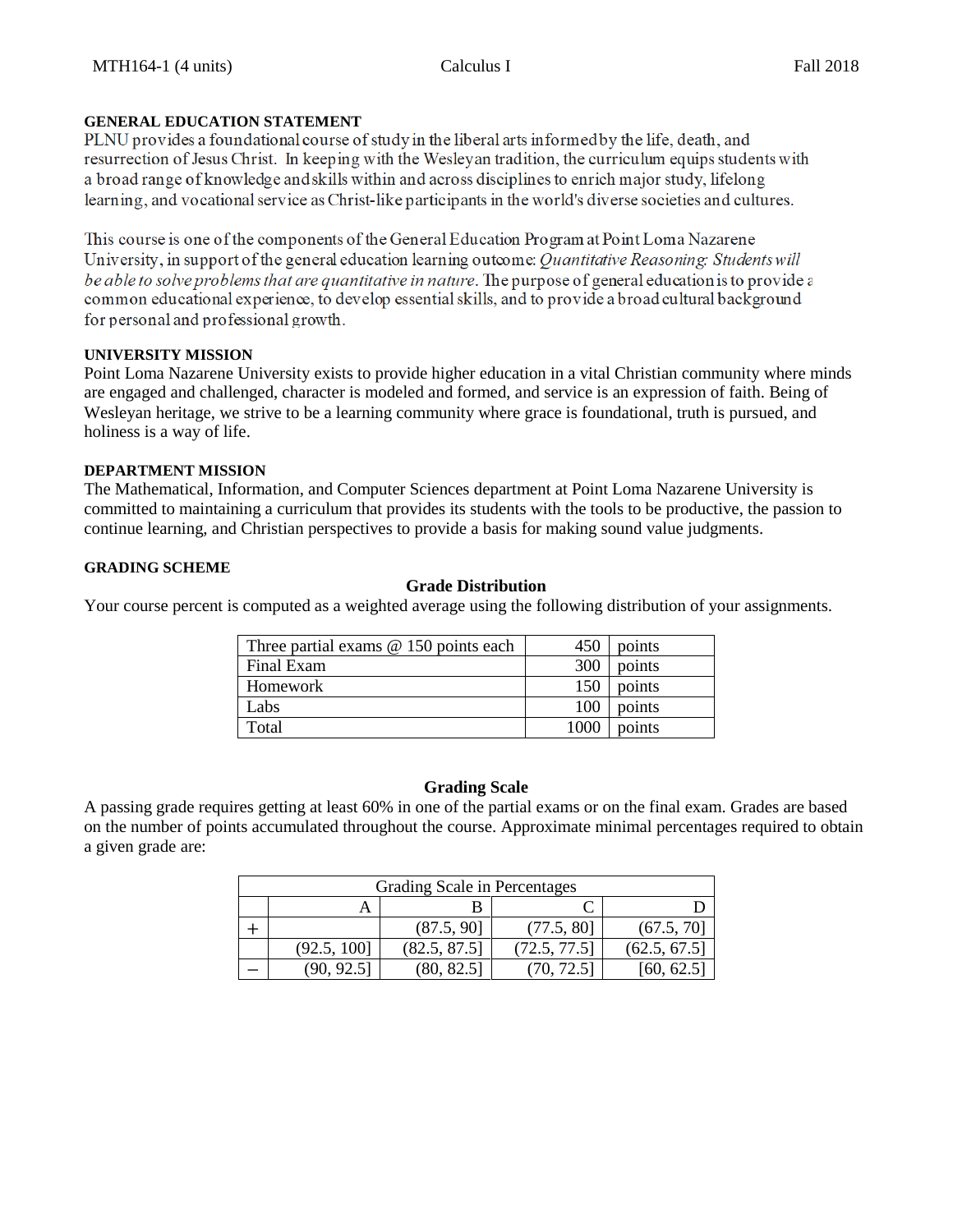## **FINAL EXAM POLICY**

The final exam date and time is set by the university at the beginning of the semester and may not be changed by the instructor. This schedule can be found on the university website and in the course calendar. No requests for early examinations will be approved. Only in the case that a student is required to take three exams during the same day of finals week, is an instructor authorized to consider changing the exam date and time for that particular student.

### **LATE WORK POLICY**

Late work: All assignments are to be submitted/turned in by the beginning of the class session when they are due—including assignments posted in Canvas. Late work need not be accepted. Work accepted late may be assessed a penalty.

**Incomplete grade:** Incompletes will only be assigned in extremely unusual circumstances. You may request a grade of I (incomplete) only if you are having a passing grade an at least 70% of the course work is completed.

#### **MISSED EXAM POLICY**

No examination shall be missed without prior consent or a well-documented emergency beyond your control. A score of zero will be assigned for an examination that is missed without prior consent or a well-documented emergency beyond your control.

There is no make-up for the Final Exam.

Tests and the final exam will include problems and questions over material assigned in the text, readings and handouts, as well as material presented in class.

#### **CLASS ENROLLMENT**

It is the student's responsibility to maintain his/her class schedule. Should the need arise to drop this course (personal emergencies, poor performance, etc.), the student has the responsibility to follow through (provided the drop date meets the stated calendar deadline established by the university), not the instructor. Simply ceasing to attend this course or failing to follow through to arrange for a change of registration (drop/add) may easily result in a grade of **F** on the official transcript.

#### **ATTENDANCE**

Attendance is expected at each class session. In the event of an absence you are responsible for the material covered in class and the assignments given that day.

Regular and punctual attendance at all classes is considered essential to optimum academic achievement. If the student is absent from more than 10 percent of class meetings, the faculty member can file a written report which may result in de-enrollment. If the absences exceed 20 percent, the student may be de-enrolled without notice until the university drop date or, after that date, receive the appropriate grade for their work and participation. See the Undergraduate Academic Catalog [Class Attendance.](https://catalog.pointloma.edu/content.php?catoid=35&navoid=2136#Class_Attendance)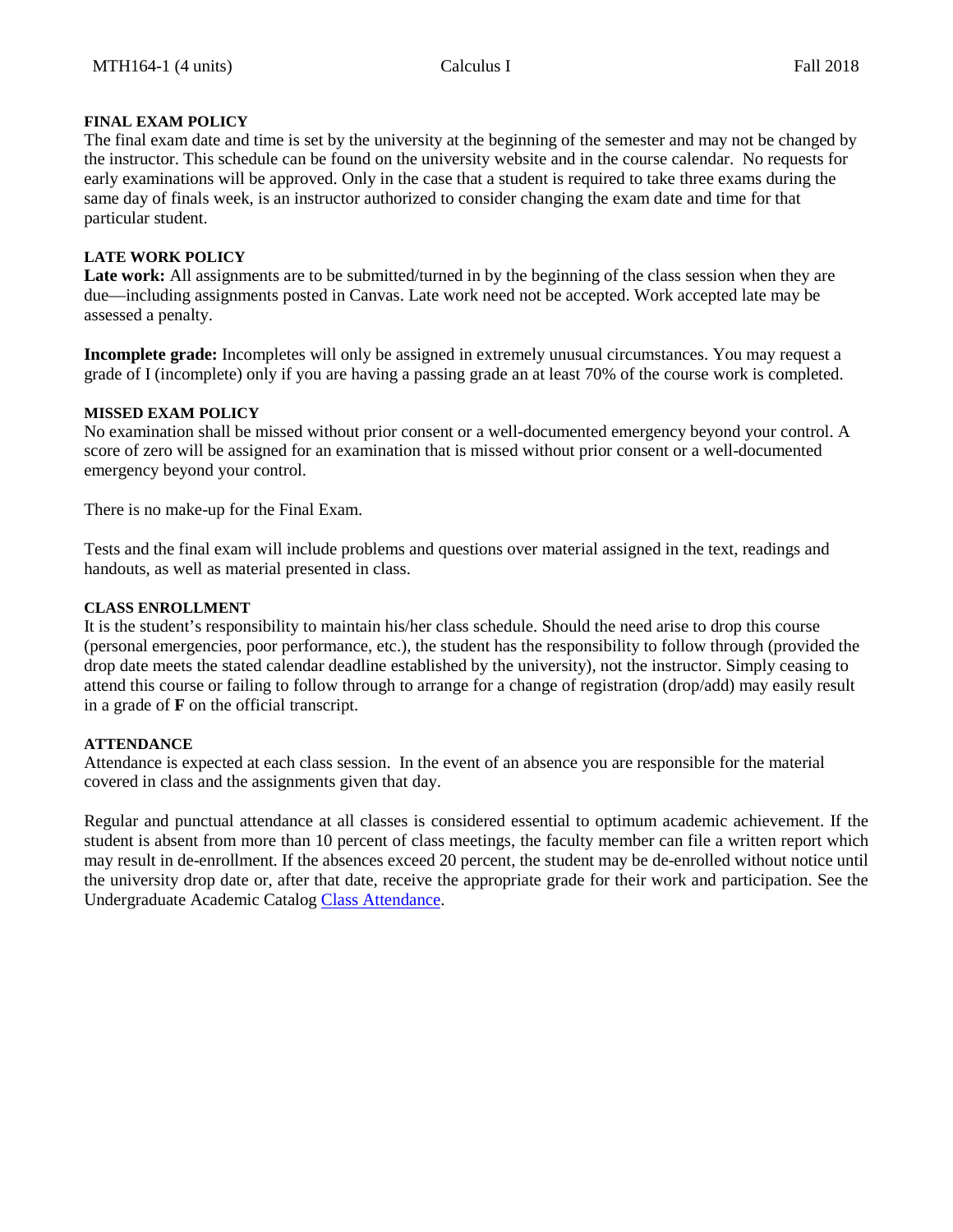**ACADEMIC ACCOMMODATIONS**<br>While all students are expected to meet the minimum standards for completion of this course as established by the instructor, students with disabilities may require academic adjustments, modifications or auxiliary aids/services. At Point Loma Nazarene University (PLNU), these students are requested to register with the Disability Resource Center (DRC), located in the Bond Academic Center.  $(DRC@pointloma.edu$  or 619-849-2486). The DRC's policies and procedures for assisting such students in the development of an appropriate academic adjustment plan (AP) allows PLNU to comply with Section 504 of the Rehabilitation Act and the Americans with Disabilities Act. Section 504 (a) prohibits discrimination against students with special needs and guarantees all qualified students equal access to and benefits of PLNU programs and activities. After the student files the required documentation, the DRC, in conjunction with the student, will develop an AP to meet that student's specific learning needs. The DRC will thereafter email the student's AP to all faculty who teach courses in which the student is enrolled each semester. The AP must be implemented in all such courses.

If students do not wish to avail themselves of some or all of the elements of their AP in a particular course, it is the responsibility of those students to notify their professor in that course. PLNU highly recommends that DRC students speak with their professors during the first two weeks of each semester about the applicability of their AP in that particular course and/or if they do not desire to take advantage of some or all of the elements of their AP in that course.

# **ACADEMIC HONESTY**

Students should demonstrate academic honesty by doing original work and by giving appropriate credit to the ideas of others. Academic dishonesty is the act of presenting information, ideas, and/or concepts as one's own when in reality they are the results of another person's creativity and effort. A faculty member who believes a situation involving academic dishonesty has been detected may assign a failing grade for that assignment or examination, or, depending on the seriousness of the offense, for the course. Faculty should follow and students may appeal using the procedure in the university Catalog. See [Academic Honesty](https://catalog.pointloma.edu/content.php?catoid=35&navoid=2136#Academic_Honesty) for definitions of kinds of academic dishonesty and for further policy information.

### **COPYRIGHT PROTECTED MATERIAL**

Point Loma Nazarene University, as a non-profit educational institution, is entitled by law to use materials protected by the US Copyright Act for classroom education. Any use of those materials outside the class may violate the law.

|                |       |                   | <b>Lab Calendar</b> |      |             |                     |
|----------------|-------|-------------------|---------------------|------|-------------|---------------------|
| Week           | Date  | <b>Activity</b>   |                     | Week | <b>Date</b> | <b>Activity</b>     |
|                | 8/31  | Intro to Modeling |                     | 8    | 10/26       | Work 1              |
| 2              | 9/7   | Aids 1            |                     | 9    | 11/2        | Work 2              |
| $\overline{3}$ | 9/14  | Aids 2            |                     | 10   | 11/9        | Finance 1           |
| $\overline{4}$ | 9/21  | Aids 3            |                     | 11   | 11/16       | Finance 2           |
| 5              | 9/28  | Aids 4            |                     | 12   | 11/23       | Finance 3           |
| 6              | 10/5  | Review Exam 1     |                     | 13   | 11/30       | <b>Review Final</b> |
| $\tau$         | 10/12 | Exam 1            |                     | 14   | 12/7        | <b>Final Exam</b>   |

### **SCHEDULE**